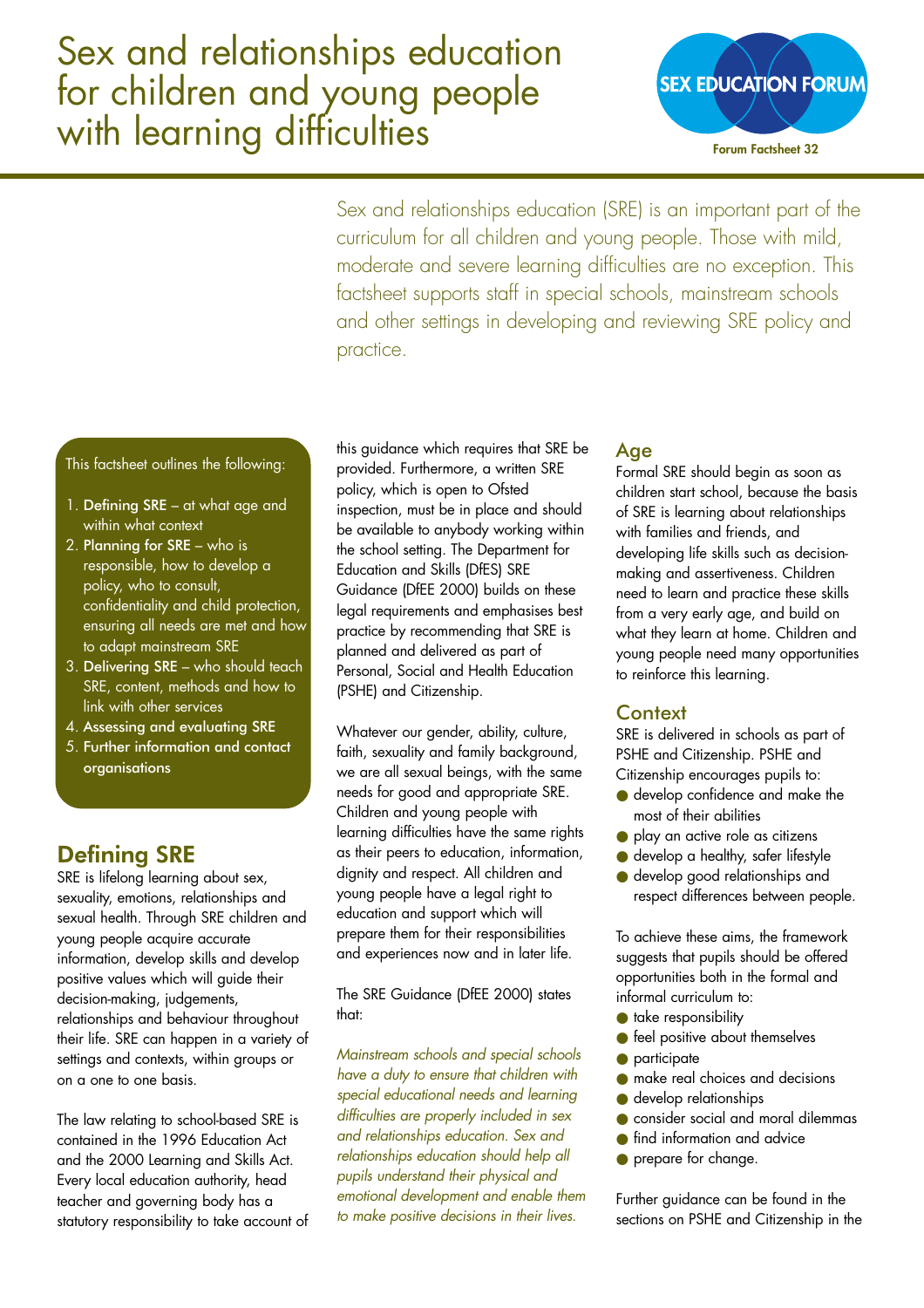revised National Curriculum Handbooks for teachers (QCA 1999a and 1999b). For more information also refer to *PSHE and citizenship for children and young people with special needs. An agenda for action* (Blake and Muttock 2004)

The framework also provides explicit opportunities to explore issues relating to disability. This is an area which was particularly requested by young people with learning difficulties during the development of the resource *Living your life* (Brook 2003).

## Planning for SRE

SRE policy should be part of a school's overall PSHE and Citizenship policy (see model on page 4). The policy will need to relate to other areas of the curriculum and be linked to other school policies such as equal opportunities, confidentiality, anti-bullying and child protection.

To write or review your existing policy you will need the SRE Guidance (DfEE 2000) which outlines schools' duties regarding SRE provision and provides support on certain aspects of SRE delivery and content. When developing your policy it is helpful to make a link between what you are doing in school and national and local teenage pregnancy, sexual health and HIV strategies. Your local Healthy School Programme can support you in policy review and development.

#### **Responsibility**

The governors of each school are legally responsible for ensuring that an SRE policy is developed and made available to parents and carers for inspection. Providing training for governors in this area of work helps them understand their responsibilities. The training should raise awareness of the issues for schools, pupils and parents. Many schools have found it very helpful to invite governors to SRE training and events. The Sex Education Forum's video and training

pack for school governors offers an excellent example of working with children with learning difficulties (Frances and Power 2003).

It is established good practice to develop SRE policies in consultation with pupils, parents and the school community. Consultation will raise awareness of the aims and values of SRE provision, and also enhance both staff and parental confidence in addressing these issues as it ensures that the programme is relevant to the needs of the pupils.

### Involving children and young people

*The SEN Code of Conduct* (DfES 2001) emphasises the importance of consulting children and young people with special educational needs and learning difficulties. There are many ways they can be involved in the development of the school's SRE policy and practice. For example the school council could be involved in the policy review process and older students could work with younger students to think about the content of SRE. For more ideas on participation refer to *Working together: Giving children and young people a say* (DfES 2003) and *Promoting participation* (NHSS 2004).

The Shepherd School encourages the participation of its pupils. A working party was set up to revise the resource *Living your life* (Brook 2003) and included people with learning difficulties who were now in adult services or further education and students of the same age without learning difficulties. Over two years the group met regularly. Their confidence was built up with the support of a facilitator. They discussed issues concerning the SRE they had or had not received at school. They also discussed related issues such as bullying and lack of opportunities to develop friendship networks outside of school. Story boards and maps were used so

that students could have a visual reminder of what had been discussed. The user group greatly influenced the revision of the resource and was present for the launch of the new edition in 2003. This resource is now frequently used in the school.

#### Working with parents and carers

Despite a willingness to talk to their children about sex and relationships, many parents and carers are unsure about how to get started.

For some parents and carers of disabled children, fears of exploitation and pregnancy or a reluctance to see their children as sexual beings may complicate matters further. Parents and carers' anxieties often peak when a child reaches puberty. Their concerns can be reduced if the child's sexual development is addressed as a natural part of home–school links, rather than just at crisis points. Many schools include SRE in the home–school partnership agreements and place SRE on the agenda at the annual parents' and carers' meeting. Other schools make clear their commitment to providing SRE within the school prospectus.

For other parents and carers, their concerns may mean they are highly motivated to address these issues. They appreciate the openness and support given by schools and health professionals. Schools can help support parents and carers by lending SRE books and resources such as the parents' resources *Talking Together about Sex and Relationships* (Kerr-Edwards and Scott 2003) and *Talking Together about Growing Up* (Scott 1999). These excellent books provide support with education on the life cycle, body parts, keeping safe, feelings, growing up and looking ahead for parents and carers of children with learning disabilities. A factsheet for parents is also available from the Sex Education Forum (SEF 2003).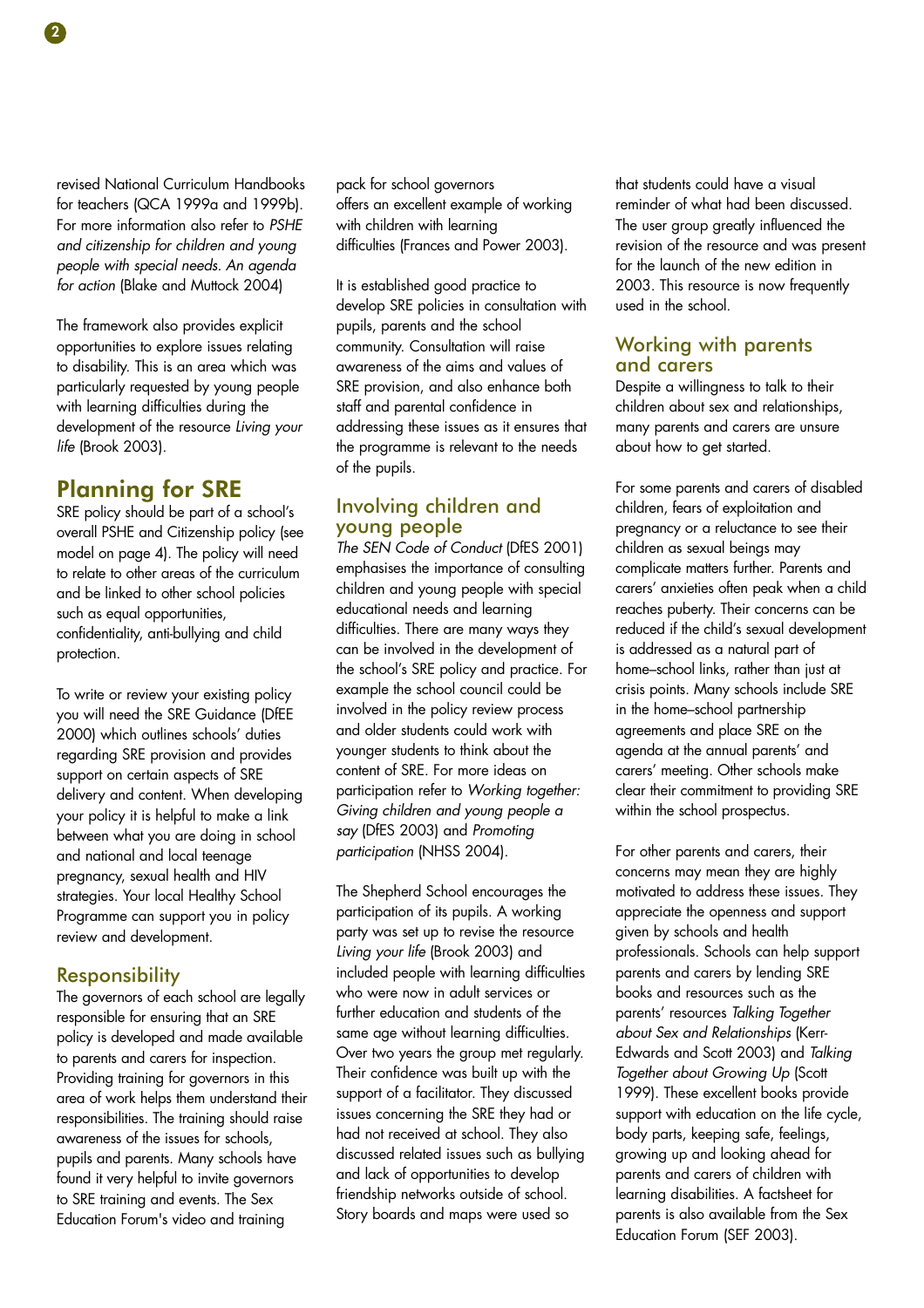There are many examples of ways to engage parents and carers. Meetings and workshops with other parents and carers can be used to share experiences, ideas and increase confidence. Participative events hosted by professionals working with people who have learning difficulties are also useful. To support their work with parents and carers the Shepherd School developed *Body Works*, which includes 'agony aunt' letters addressing common concerns. The responses provide support and reassure parents that their concerns are not unique to them.

## **Confidentiality**

The lives of disabled children and young people are so often open to public scrutiny that they may feel that everything they do or say will be reported on. Nevertheless, it is important to give them opportunities to discuss sexual matters with someone other than their families or friends.

Although SRE may trigger thoughts of a personal nature, class-based SRE is not an appropriate place to discuss personal issues and working agreements need to be established to ensure there are boundaries to what is discussed. Schools should provide information on where pupils can talk about personal issues in confidence.

The DfES guidance recommends that schools develop a policy on confidentiality and that this is made available to parents and carers, pupils and outside visitors. Clear policies on confidentiality will help to develop the trust and the support that young people need.

## Child protection

Children and young people with learning difficulties may be vulnerable to exploitation and abuse for a number of reasons. SRE should increase their ability to recognise and respond to abusive behaviour.

Schools also have a duty to safeguard all of their pupils. All staff and others working within schools must be made aware of the child protection procedures. *Safeguarding Children: Guidance about child protection arrangements for the Education Service* (DfES 2004) sets out schools' responsibilities and *What to do if you're worried a child is being abused* (DoH 2003) sets out the individual's responsibilities to safeguard the welfare of children and young people.

#### Ensuring all children and young people's needs are met

The SRE programme will need to be flexible to meet the different needs of children and young people. For example, for students who use alternative methods of communication such as signing, symbols and/or communication switches and aids, you will need to ensure that staff are familiar with words in Makaton, Braille and British Sign Language.

Students with profound and multiple learning difficulties need not be excluded from the program. Using appropriate methods, they will be able to experience most of the basic content such as selfawareness, gender awareness, body recognition and privacy.

For example, the Shepherd School uses a range of sensory games to raise awareness of parts of the body using silk scarves and items that make sound. When they move, each body part can make a different sound for example, feet on gravel, side on 'whoopee cushion', head on foil, arms in shells, bottom on bubble plastic.

#### Developing SRE provision in a mainstream school

Under the provisions of the Special Educational Needs and Disability Act (2001) schools are required to ensure that the curriculum (including PSHE and SRE) is meeting the needs of pupils with special educational needs and to monitor this. SRE guidance (DfEE 2000) advises that teachers may find they have to be more explicit and plan work in different ways in order to meet the individual needs of children and young people with learning difficulties. Consultation with children and young people will help you do this. Students should not be withdrawn from SRE so that they can catch up on National Curriculum subjects. Increasingly, pupils with learning difficulties will receive extra support in PSHE with one to one sessions to reinforce learning in SRE sessions.

It is important to ensure that activities are differentiated, including a task for all, which everyone in the group can achieve at their own level; extension activities to increase understanding; and additional support on the task, for instance help with reading out instructions or follow up work. You might also want to use different resources or grouping by ability or mixed ability.

Children and young people with learning difficulties in mainstream education often need additional learning opportunities and reinforcement to ensure that they understand fully. Tutorial time can give an opportunity to discuss student's concerns on a personal level. This is also a good time to raise awareness of issues to do with peer group interaction, such as body language, eye contact and the need for personal space.

Finally, ensure that the resources you use are inclusive of and provide positive images of disabled children and young people.

## Delivering SRE

## **Staff**

Good quality SRE is dependent on confident staff who are adequately trained and supported. Some schools involve all staff members, in others it is delivered by a specialist PSHE team, as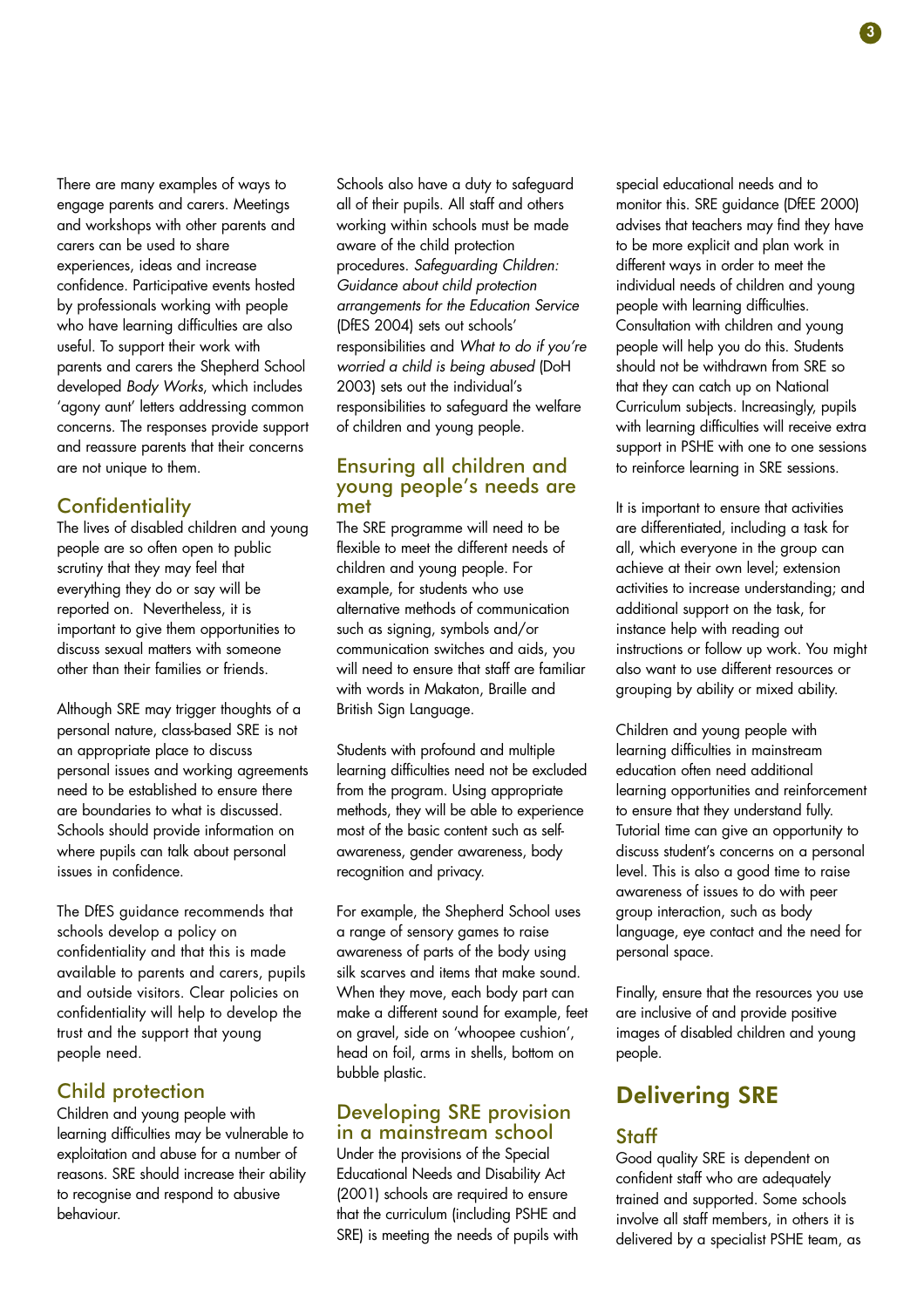## Model PSHE & Citizenship Policy Framework which integrates SRE

### Introduction

Name of School Date policy was completed People responsible Healthy School Status

## Information about

The school and community The consultation process with children and young people, parents/carers, the wider community, etc.

## The aims of PSHE and Citizenship (including SRE element)

Why should it be taught – objectives of PSHE and Citizenship, for example:

- to raise pupils' self-esteem and confidence, especially in their relationships with others
- to develop skills in language, decision-making and assertiveness
- to help young people gain access to information and services
- to enable children and young people to participate in society and to value themselves and others.

The topics and themes including SRE, emotional health and well-being, healthy eating, exercise, drug education, safety and citizenship

How PSHE and Citizenship supports the ethos of the school and what are the values underpinning the programme How the whole school ethos supports the provision of PSHE and Citizenship How PSHE and Citizenship contributes to Healthy School development

## Organisation and planning

Name of PSHE and Citizenship Coordinator

Who teaches PSHE and Citizenship

How PSHE and Citizenship will meet the needs of all children and young people including those with special educational needs What are the specific arrangements for special educational needs and disabled children and young people (timetabling, resources, staffing and revision)

Where PSHE and Citizenship is taught (how it forms part of the curriculum)

Teaching methods and approaches (differentiation, assessment & evaluation)

Criteria for resources selection

Staff professional development and support

How children and young people's learning will be assessed, recorded and reported

How to link to, and make pupils aware of, pastoral systems and health advisory services in school and the wider community

## Specific issues

Legal aspects relating to SRE, special educational needs, including learning difficulties, the Disability Discrimination Act, drug education, bullying, promoting racial equality, safeguarding children Creating a safe environment for learning and teaching, confidentiality, boundaries Ensuring pupil participation and active citizenship, including peer education Ensuring partnerships across school with parents and wider community including agreements for using visitors in the classroom How this policy will be cross referenced to other polices and guidance

Who will receive a copy of the policy and how it will be made available

## Monitoring and evaluation

Who will monitor the implementation of the policy How will the work be evaluated When will it be next reviewed, once every two to three years is advisable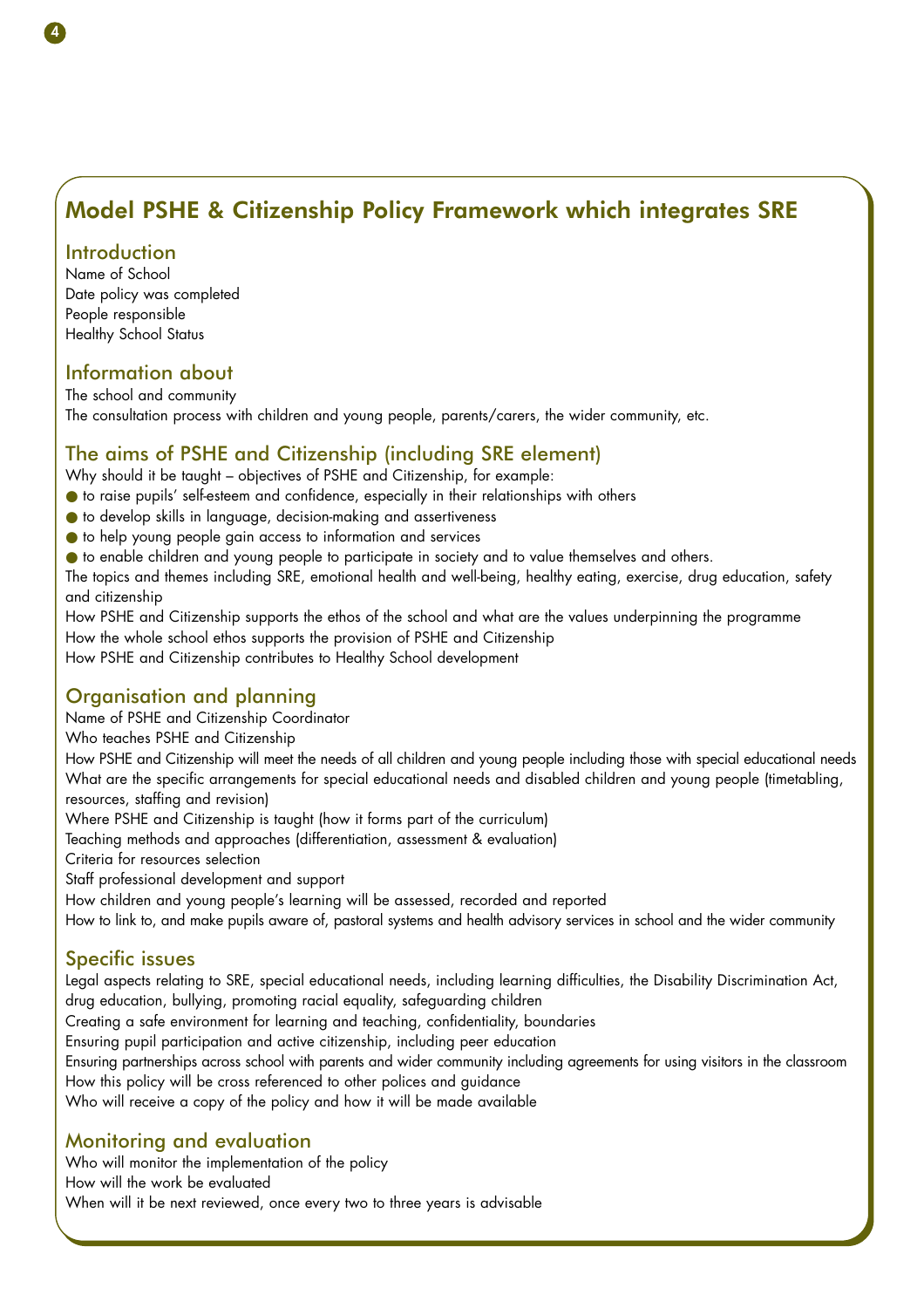recommended by Ofsted (2002). It is helpful to have a named member of staff with overall responsibility of SRE for parents to contact. It is also helpful if this person is a senior member of staff who can influence budgets, timetabling and staff training. PSHE staff and those delivering the curriculum will need extra training on curriculum content, teaching methods and other relevant issues.

A wide range of staff can be involved in the care, support and education of a child or young person with learning difficulties for instance, one to one care workers, house parents and teachers, learning mentors — all with different roles. To ensure adequate support and consistency of approach, all staff should be involved in policy development. Care and support staff play an informal but key role as they are often involved in intimate care. The school's approach to delivering SRE should form part of the induction programme for all new members of staff. All staff in the schools will need an awareness of the issues involved in SRE, such as the language to be used, and some familiarity with the messages and methods of the SRE programme.

#### **Content**

The content of SRE is similar for all children and young people but the approach and methodology are often different. All SRE in mainstream and special schools needs to address attitudes to disability, diversity and difference.

Image in Action divides the content of the SRE programme into six main themes (Blake 2003):

- body parts
- gender
- feelings
- public and private
- relationships
- life cycle

Each of these themes can be developed at different levels over the years and will be based on pupils' ability and maturity. At the core are the basic life skills of permission, decision-making and assertion. There are a variety of resources which can help you to develop schemes of work on these subjects such as *Sex and Relationships Education: A step by step guide for teachers* (Blake 2002). The following sections describes approaches to some of the key areas.

#### **Feelings**

The foundation of all SRE work is the development of self-esteem and emotional resilience. Children and young people with learning difficulties need to explore the impacts on their relationships resulting from society's attitudes towards disability and sexuality, and the feelings associated with experiencing prejudice and unfair treatment. SRE needs to acknowledge the diversity and difference of relationships. SRE can also help pupils understand the impact of feelings on behaviour and how our behaviour effects the feeling of others.

Opportunities to make choices, have a say in decisions that affect their lives and assertiveness training will increase children and young people's self-esteem and can help reduce their vulnerability. Introducing the element of choice into children and young people's lives at an early stage is vital. Knowing that they can make a choice, and can say yes or no are important skills for life. For example, ensuring that children are given opportunities to decide what they want to eat or wear from an early age will ensure that decision-making skills are learned and developed. These skills can then be used in other areas of their lives. For children and young people with learning difficulties, teaching choice needs to be well structured. Learning will need to be reinforced in a wide variety of contexts.

#### Public and private

Public and private are complex concepts for many children and young people with learning difficulties. Misunderstanding can lead to inappropriate behaviour and render them vulnerable and unsafe. Special effort needs to be made to teach these complex concepts as there are various situations which might be described as private or public. For instance, a room with 'private' on the door does not indicate that sex may take place there. Using drama where students say whether certain situations are public or private can help reinforce appropriate behaviours. Image in Action uses a screen for this. They describe a situation and ask a student to step in front of the screen if they think that the situation is public, and to step behind it if they think it is private.

Of course, many children and young people with learning difficulties do have a clear sense and understanding of privacy but may not be afforded much by the adults around them. Children and young people cite adults discussing their condition, or asking whether they need the toilet in front of anyone. SRE training and provision should raise awareness of the importance of providing children and young people with privacy so that they genuinely experience it.

Good rapport needs to be established with parents and carers so there is consistency of approach. If the child's school is saying a particular activity is a private one, suitable for their own room, there needs to be discussion with parents or carers so they can reinforce messages about appropriate behaviour.

#### **Masturbation**

An element of sexual fulfilment for many people is masturbation. To reassure children and young people and their families, supportive education should help children and young people to cope with masturbation, teach about appropriateness, privacy and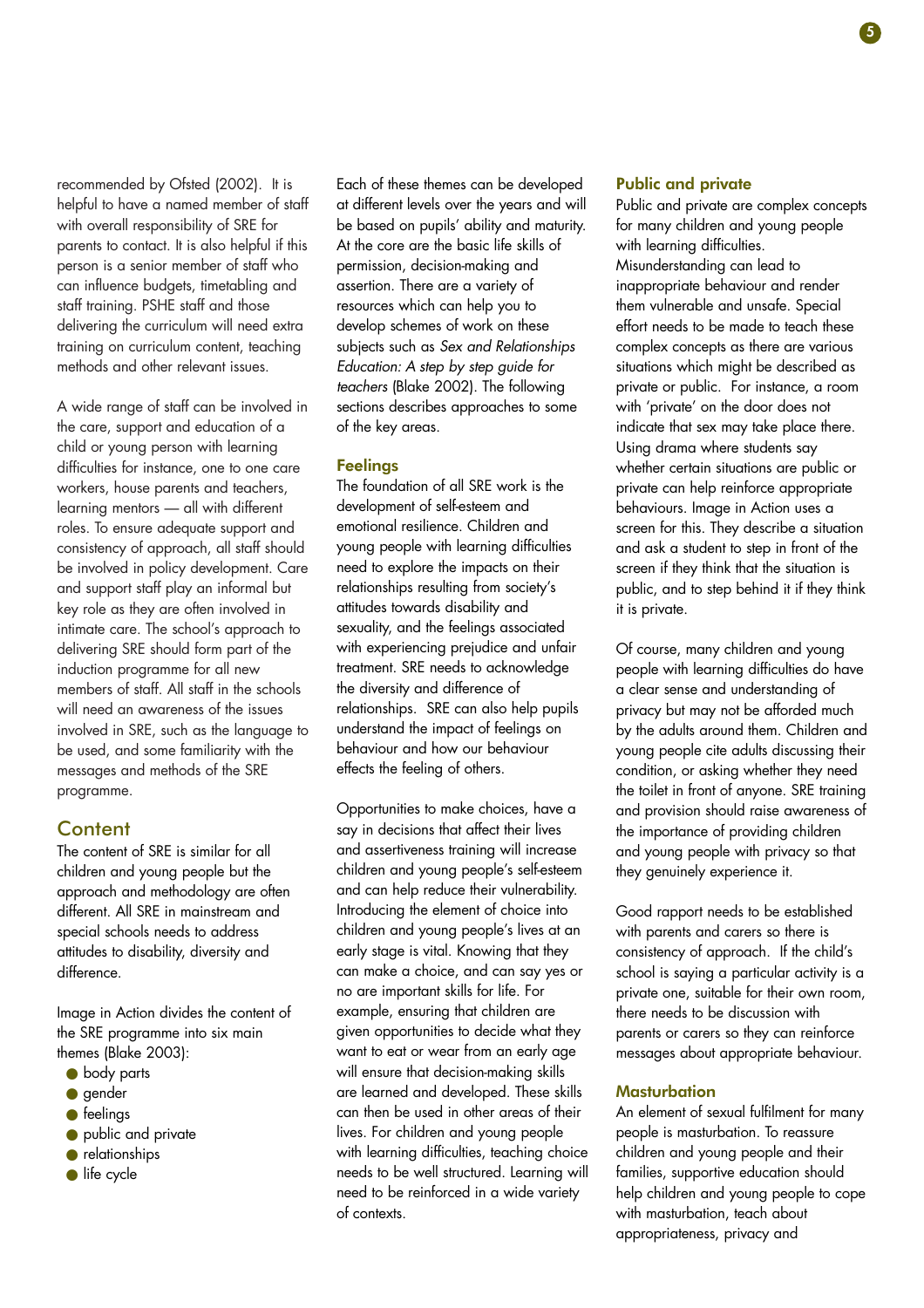encourage good hygiene. The teaching should also explain what happens and give reassurance. Storytelling with pictures has been found very effective for doing this. *Talking Together About Growing Up* (Kerr-Edwards and Scott 1999) contains a picture story which addresses this subject positively with young people.

#### Appropriate behaviour

An important part of SRE is learning about what is acceptable behaviour in different situations. For example appropriate behaviour will be different for staff providing intimate care, for friends or meeting a new adult. It is advised that visitors are more formal and less intimate with the pupils than staff; and that 'strangers' are even less physically demonstrative (for example not hugging a child or young person when they first meet). In this way, children and young people are more likely to learn different ways of relating to people and not to feel rejected if an intimate approach to a stranger is not reciprocated. This type of strategy helps to reduce children and young people's vulnerability to abuse and to ensure that they themselves don't act in an abusive way. Policies should be clear about acceptable boundaries for pupils and staff.

#### **Relationships**

We all have a need for a range of relationships including those with family, friends and lovers. Intimate relationships can be fulfilling and enhance self-esteem and confidence. In turn, this can encourage cognitive and other development. For children and young people with learning difficulties, opportunities for meeting and forming relationships are often lacking and they may have fewer opportunities to learn and develop skills as part of their natural sexual development. This is why it is particularly important that children and young people with learning difficulties are able to practice these skills in the classroom and in other

settings such as trips and social events.

Many groups have used storytelling and drama as a way of exploring relationships. The pupils can take part in developing the characters and choosing what happens to them. It is important for them to recognise the different types of relationships – those with family, fellow pupils, particular friends and sexual relationships. It is helpful to include discussion about the development of relationships, how they change and how they end.

#### Gay and lesbian relationships

Information about sexual relationships, including gay and lesbian relationships is an essential part of SRE to help children and young people understand the situations and feelings they may experience. Young lesbians and young gay men need support and accurate information that is relevant to their experiences. Teaching about the diversity of relationships will take place within the guidelines in each school's policy.

#### Life cycle

Education about reproduction and pregnancy is included in the National Curriculum (QCA/DFEE 1999a). However this teaching will need to take its place in a programme which also covers access to contraception, knowledge about sexually transmitted infections (STIs) and skills to practise safer sex. There may be particular issues around contraception for girls with learning difficulties, for instance, informed consent, ensuring that they are aware of the need for regular health checks and that most forms of contraception (such as the pill and the injection) do not protect against STIs. Teaching about protection and safer sex practices is important, particularly in the current context where STIs continue to increase. A useful guideline is to teach that condoms should always be used during sexual intercourse.

#### **Methods**

Children and young people report that they would like some of their formal SRE to be provided in single sex groups. However, work in mixed gender groups is also important.

Using active methods in a group is the most effective approach. These methods use a variety of ways of communicating and are not only verbal. They enable skills to be practised; they keep up the energy and enthusiasm of the group and are fun! They include circle work, matching and sequencing pictures, experiential work, storytelling, mime and drama.

Some key elements of working in this way are:

- setting up working agreements from the start, such as no-one will be expected to ask or answer a personal question; it also provides clarity about what will need to be passed on if there is a genuine concern
- use of distancing techniques realistic case studies for instance – will help to protect confidentiality
- using group building activities to form a cooperative and safe group
- giving a variety of opportunities for developing and practising skills like decision making and assertion
- using distancing methods like stories, case studies, drama and 3D models to allow discussion about matters without referring to people in the group
- using ritual and repetition to promote learning, for example using the same song or activity to start the session
- building on what has gone before by returning to similar content at each stage
- drawing on a wide range of materials including visual, aural and tactile.

Children and young people with learning difficulties will need constant repetition and reinforcement of learning. Checking that they have really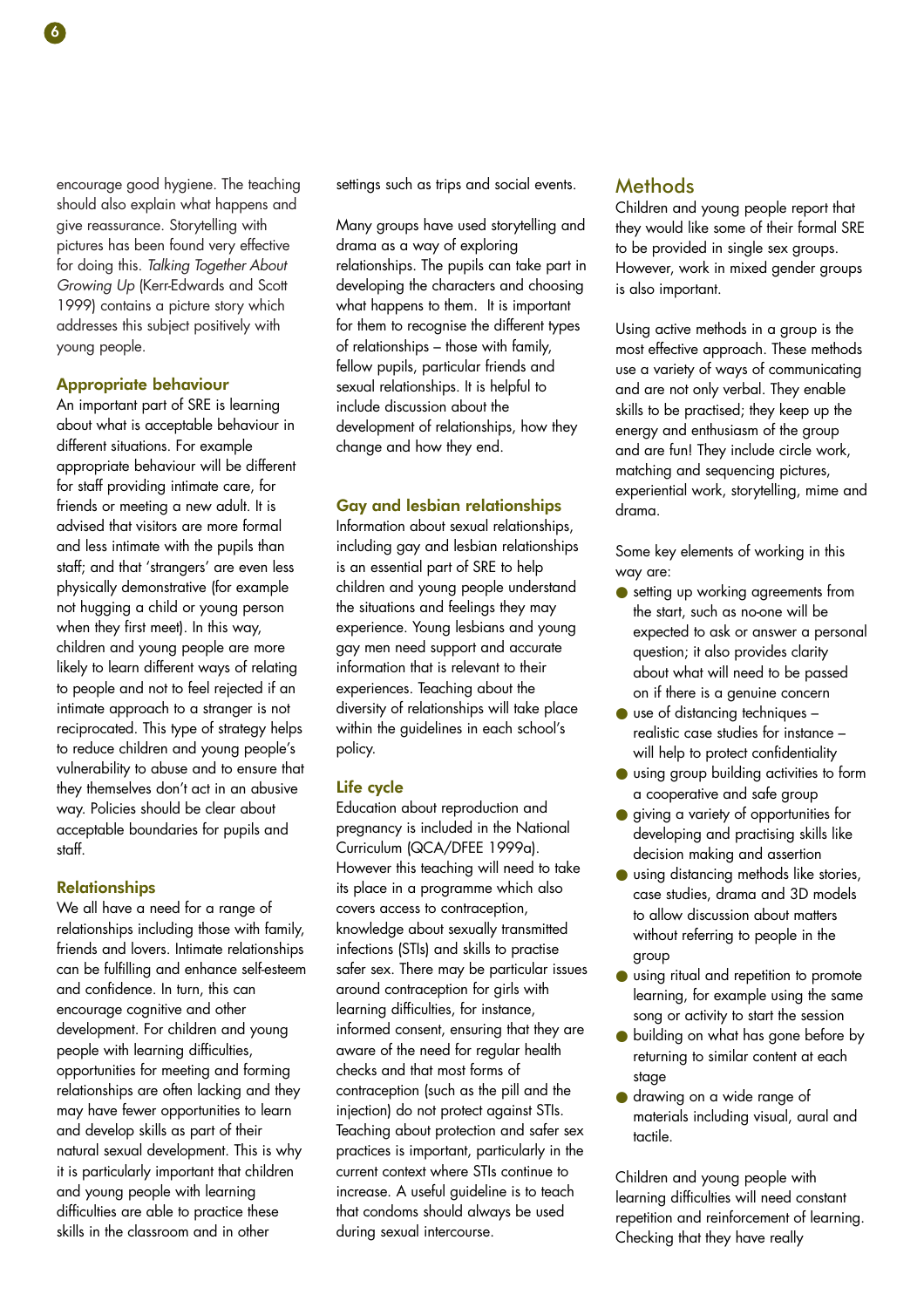understood or assimilated information or concepts is much more important than simply 'covering everything'.

For those with slower cognitive response, classroom work needs to be more explicit than with other students. Visual material will need to be clear and unmistakable and learning can be reinforced using anatomically correct, three-dimensional models.

#### Drama

Drama can be particularly useful for students to practise skills such as those required to get out of difficult situations. The skill may be to shout out 'No!', but standing up to an adult or more powerful peer may be very daunting. Using drama techniques, students can practice this. You might model the first scenario to encourage students. Situations could then vary, perhaps saying 'No' to a stranger and then to a neighbour or family friend. Filming the role-plays is a good way of allowing the pupils to discuss what was happening and how their peers might improve their skills.

It is very important that pupils feel comfortable with the use of role-play and have used it in other situations. They should know when people are in or out of role. Staff, too, must feel confident in its use. Some excellent ideas on the use of drama can be found in Image in Action's resources *On the Agenda* (Scott 1994) and *Let's Do It* (Johns and others 1997). Drama has also been used to improve confidence in accessing advice services.

#### Language

It is helpful to clarify with all staff the language that will be used in formal and informal SRE. This will help avoid confusion and offence. All staff need to be precise about the language they use. Avoid unhelpful euphemisms such as 'down below'. The development of an appropriate language with which children and young people can describe their bodies is essential if they are to develop a sense of pride in their bodies. Appropriate language is also a key element in child protection.

Developing appropriate language should begin from an early age and can be reinforced by using accurate language when providing personal care. Parents' and carers' involvement and commitment will ensure consistency at home.

## Links with other services

The SRE guidance highlights the importance of making links to sexual health and advice services. It is important to find out what local services exist for young people and whether they cater for pupils with learning difficulties or disabilities. For example, are the premises accessible?

Links should be forged to increase staff confidence. For example, students from one special school visited a family planning clinic, got to meet the staff and designed signs and posters which would make it more friendly towards those with disabilities. The same could be done with GP surgeries and other sexual health services (Thistle 2003).

Staff from the GUM clinic may also support SRE by visiting the school or arranging visits to their service. The school nurse or doctor can provide both practical input for pupils and advice to school staff. For example they could support a women's and a men's group looking at sexual health issues.

## Assessment and **Evaluation**

Assessment in SRE is crucial to the process of learning. It helps children, young people and the adults that work with them to understand what has been learned and to identify future learning needs. Assessment also helps staff to identify pupils' progress for reporting processes. Evaluation is concerned with the appropriateness of content and the effectiveness of the methodologies used in achieving the learning objectives. Both assessment and evaluation are collaborative processes between children, young people and staff. For further information see S*RE: An assessment and evaluation tool kit* (Blake and Muttock forthcoming).

It is equally important to mark your successes in this area. Recognising pupils' progress is a key part of motivating them. Celebratory work such as displays and folders of achievement are useful ways of sharing achievements with pupils, staff, parents and carers.

## Further Information

The Sex Education Forum produces a number of resources to support SRE. For an up to date list of resources for working with children and young people with learning difficulties please visit the Sex Education Forum's website (www.ncb.org.uk/sef).

The following organisations will be able to support you in developing your SRE provision.

#### Image In Action

Chinner Road, Bledlow Ridge, High Wycombe HP14 4AJ tel: 01494 481 632 Image In Action has produced a series of extremely useful resources for schools and parents and also provides training and consultancy regarding SRE for children with learning difficulties.

#### **Consent**

#### tel: 01923 670796

e-mail: consent@hnhsroc.demon.co.uk website: www.hertsparts.nhs.uk/consent Consent offer a range of services to respond to a broad range of sexuality issues, including enabling informed choices, sexual health, issues of HIV risks and working with people with learning difficulties who have been sexually abused or perpetrated sexual abuse.